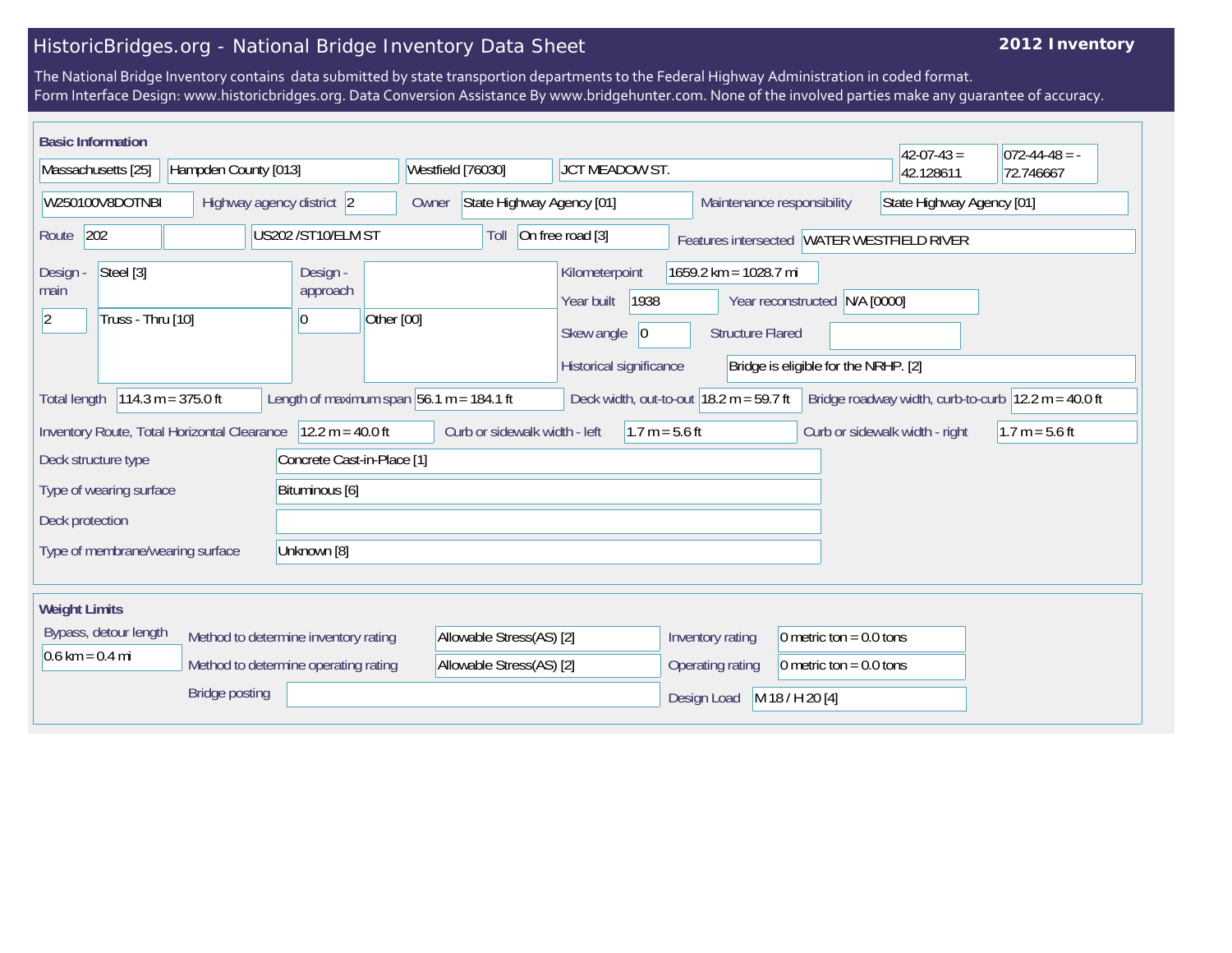| <b>Functional Details</b>                                                                                |                                                                                         |
|----------------------------------------------------------------------------------------------------------|-----------------------------------------------------------------------------------------|
| Average daily truck traffi 5<br>33900<br>Average Daily Traffic                                           | Year 2007<br>53538<br>2032<br>Future average daily traffic<br>%<br>Year                 |
| Other Principal Arterial (Urban) [14]<br>Road classification                                             | Approach roadway width<br>$12.2 m = 40.0 ft$<br>Lanes on structure 3                    |
| Type of service on bridge Highway-pedestrian [5]                                                         | Bridge median<br>Direction of traffic 2 - way traffic [2]                               |
| Parallel structure designation<br>No parallel structure exists. [N]                                      |                                                                                         |
| Waterway [5]<br>Type of service under bridge                                                             | Navigation control<br>Lanes under structure<br>$\overline{0}$                           |
| $0 = N/A$<br>Navigation vertical clearanc                                                                | Navigation horizontal clearance $ 0 = N/A $                                             |
| Minimum navigation vertical clearance, vertical lift bridge $\vert$ 0 m = 0.0 ft                         | Minimum vertical clearance over bridge roadway<br>$4.88 \text{ m} = 16.0 \text{ ft}$    |
| Minimum lateral underclearance reference feature Feature not a highway or railroad [N]                   |                                                                                         |
| Minimum lateral underclearance on right $0 = N/A$                                                        | Minimum lateral underclearance on left $0 = N/A$                                        |
| Minimum Vertical Underclearance $ 0 = N/A$                                                               | Minimum vertical underclearance reference feature Feature not a highway or railroad [N] |
| Appraisal ratings - underclearances N/A [N]                                                              |                                                                                         |
|                                                                                                          |                                                                                         |
| <b>Repair and Replacement Plans</b>                                                                      |                                                                                         |
| Type of work to be performed                                                                             | Work to be done by contract [1]<br>Work done by                                         |
| Replacement of bridge or other structure because<br>of substandard load carrying capacity or substantial | 9307000<br>931000<br>Bridge improvement cost<br>Roadway improvement cost                |
| bridge roadway geometry. [31]                                                                            | $124 m = 406.8 ft$<br>Length of structure improvement<br>Total project cost<br>13961000 |
|                                                                                                          | 2012<br>Year of improvement cost estimate                                               |
|                                                                                                          | Border bridge - state<br>Border bridge - percent responsibility of other state          |
|                                                                                                          | Border bridge - structure number                                                        |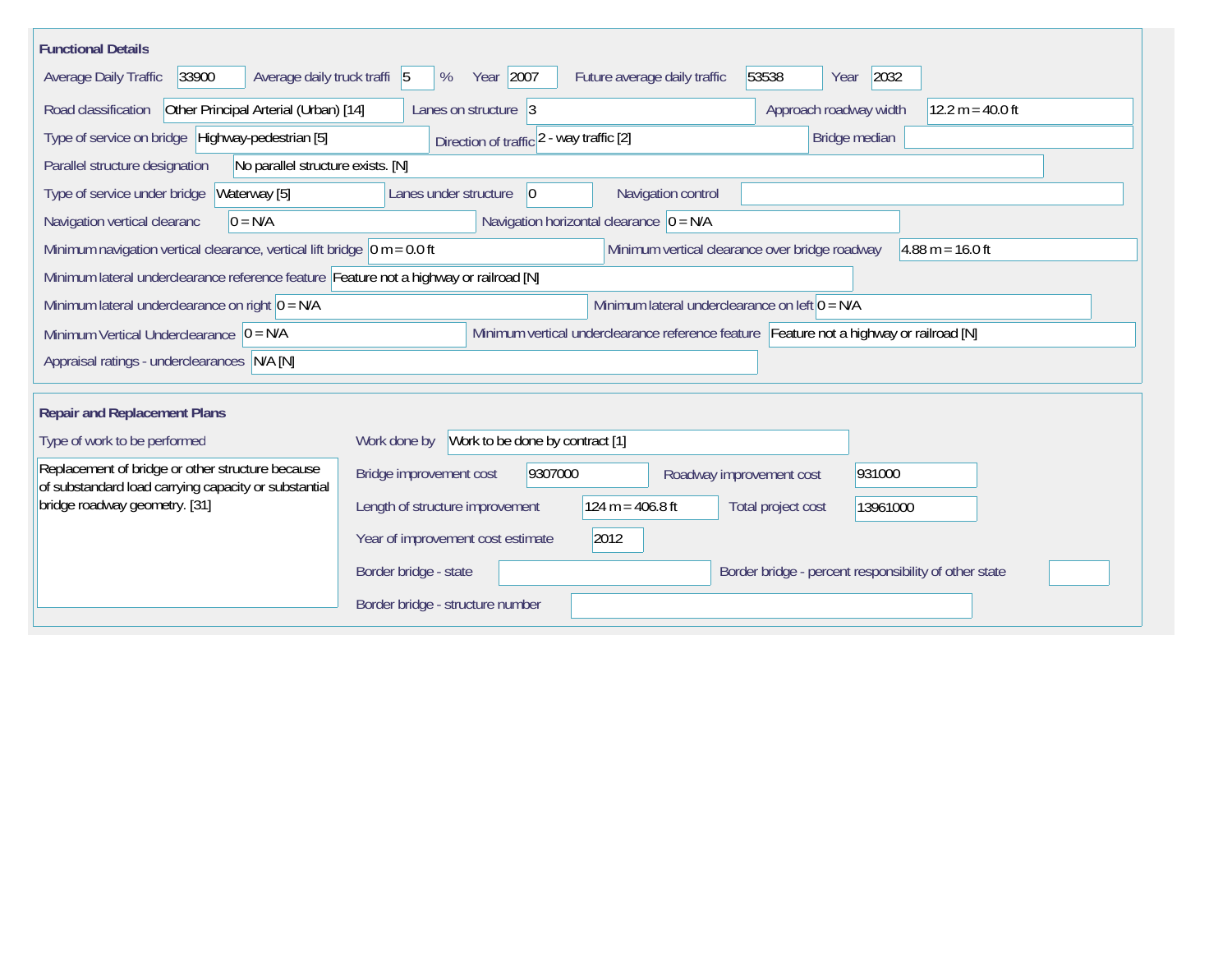| <b>Inspection and Sufficiency</b>                                   |                                  |                                                                                                                                                                                   |                                          |                                                              |                    |                            |  |
|---------------------------------------------------------------------|----------------------------------|-----------------------------------------------------------------------------------------------------------------------------------------------------------------------------------|------------------------------------------|--------------------------------------------------------------|--------------------|----------------------------|--|
| Structure status                                                    | Bridge closed to all traffic [K] |                                                                                                                                                                                   | Appraisal ratings -<br>structural        |                                                              |                    |                            |  |
| Condition ratings - superstructur                                   | Serious [3]                      |                                                                                                                                                                                   | Appraisal ratings -<br>roadway alignment | Better than present minimum criteria [7]                     |                    |                            |  |
| Condition ratings - substructure<br><b>Fair</b> [5]                 |                                  |                                                                                                                                                                                   | Appraisal ratings -                      | Meets minimum tolerable limits to be left in place as is [4] |                    |                            |  |
| Condition ratings - deck                                            | Serious [3]                      |                                                                                                                                                                                   | deck geometry                            |                                                              |                    |                            |  |
| Scour                                                               |                                  | Bridge is scour critical; bridge foundations determined to be unstable. [3]                                                                                                       |                                          |                                                              |                    |                            |  |
| Channel and channel protection                                      |                                  | Bank protection is in need of minor repairs. River control devices and embankment protection have a little minor damage.<br>Banks and/or channel have minor amounts of drift. [7] |                                          |                                                              |                    |                            |  |
| Appraisal ratings - water adequacy                                  |                                  | Equal to present desirable criteria [8]                                                                                                                                           |                                          |                                                              | Status evaluation  | Structurally deficient [1] |  |
| Pier or abutment protection                                         |                                  |                                                                                                                                                                                   |                                          |                                                              | Sufficiency rating | 4                          |  |
| Not applicable. Used if structure is not a culvert. [N]<br>Culverts |                                  |                                                                                                                                                                                   |                                          |                                                              |                    |                            |  |
| Traffic safety features - railings                                  |                                  |                                                                                                                                                                                   |                                          |                                                              |                    |                            |  |
| Traffic safety features - transitions                               |                                  |                                                                                                                                                                                   |                                          |                                                              |                    |                            |  |
| Traffic safety features - approach guardrail                        |                                  |                                                                                                                                                                                   |                                          |                                                              |                    |                            |  |
| Traffic safety features - approach guardrail ends                   |                                  |                                                                                                                                                                                   |                                          |                                                              |                    |                            |  |
| January 2011 [0111]<br>Inspection date                              |                                  | Designated inspection frequency                                                                                                                                                   | 24                                       | <b>Months</b>                                                |                    |                            |  |
| Underwater inspection                                               |                                  | Underwater inspection date                                                                                                                                                        | April 2010 [0410]                        |                                                              |                    |                            |  |
| Fracture critical inspection<br>Every two years [Y24]               |                                  |                                                                                                                                                                                   | Fracture critical inspection date        | January 2011 [0111]                                          |                    |                            |  |
| Other special inspection<br>Not needed [N]                          |                                  |                                                                                                                                                                                   | Other special inspection date            |                                                              |                    |                            |  |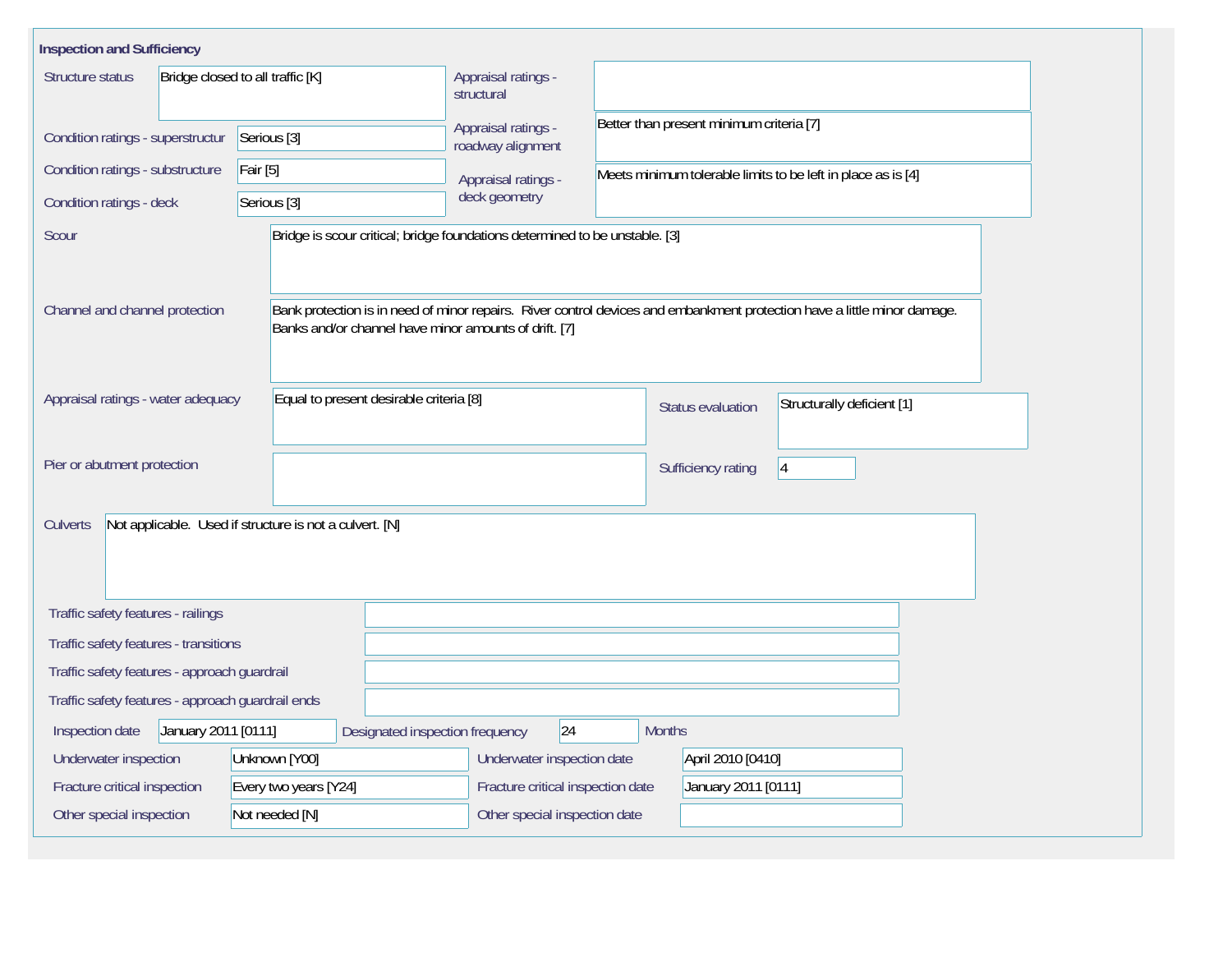## HistoricBridges.org - National Bridge Inventory Data Sheet

## **2012 Inventory**

The National Bridge Inventory contains data submitted by state transportion departments to the Federal Highway Administration in coded format. Form Interface Design: www.historicbridges.org. Data Conversion Assistance By www.bridgehunter.com. None of the involved parties make any guarantee of accuracy.

| <b>Basic Information</b><br>Massachusetts [25]                                                                           | Hampden County [013]      |                                                                                                                                                                     | Westfield [76030]                          | 202 & 10 AT WESTFIELD RIV                                            |                                            |                   | $42-07-43=$<br>42.128611                                                                                             | $ 072-44-43 = -$<br>72.745278 |
|--------------------------------------------------------------------------------------------------------------------------|---------------------------|---------------------------------------------------------------------------------------------------------------------------------------------------------------------|--------------------------------------------|----------------------------------------------------------------------|--------------------------------------------|-------------------|----------------------------------------------------------------------------------------------------------------------|-------------------------------|
| W25052AENDOTNBI                                                                                                          | Highway agency district 2 |                                                                                                                                                                     | State Highway Agency [01]<br>Owner         |                                                                      | Maintenance responsibility                 |                   | State Highway Agency [01]                                                                                            |                               |
| 202<br>Route                                                                                                             |                           | US202/ST10                                                                                                                                                          | Toll                                       | On free road [3]                                                     | Features intersected WATER WESTFIELD RIVER |                   |                                                                                                                      |                               |
| Steel [3]<br>Design -<br>Design<br>approach<br>main<br>Truss - Thru [10]<br>Other [00]<br>$ 2\rangle$<br>$\vert 0 \vert$ |                           | $0 \text{ km} = 0.0 \text{ mi}$<br>Kilometerpoint<br>2010<br>N/A [0000]<br>Year built<br>Year reconstructed<br>Skew angle<br>$ 0\rangle$<br><b>Structure Flared</b> |                                            |                                                                      |                                            |                   |                                                                                                                      |                               |
| $115.7 m = 379.6 ft$<br><b>Total length</b>                                                                              |                           |                                                                                                                                                                     | Length of maximum span $56.1$ m = 184.1 ft | Historical significance<br>Deck width, out-to-out $22.8$ m = 74.8 ft |                                            |                   | Historical significance is not determinable at this time. [4]<br>Bridge roadway width, curb-to-curb $14 m = 45.9 ft$ |                               |
| Inventory Route, Total Horizontal Clearance                                                                              |                           | $14 m = 45.9 ft$                                                                                                                                                    | Curb or sidewalk width - left              | $3 m = 9.8 ft$                                                       |                                            |                   | Curb or sidewalk width - right                                                                                       | $3 m = 9.8 ft$                |
| Deck structure type                                                                                                      |                           | Concrete Cast-in-Place [1]                                                                                                                                          |                                            |                                                                      |                                            |                   |                                                                                                                      |                               |
| Type of wearing surface                                                                                                  |                           | Bituminous [6]                                                                                                                                                      |                                            |                                                                      |                                            |                   |                                                                                                                      |                               |
| Deck protection                                                                                                          |                           | <b>Epoxy Coated Reinforcing [1]</b>                                                                                                                                 |                                            |                                                                      |                                            |                   |                                                                                                                      |                               |
| Preformed Fabric [2]<br>Type of membrane/wearing surface                                                                 |                           |                                                                                                                                                                     |                                            |                                                                      |                                            |                   |                                                                                                                      |                               |
| <b>Weight Limits</b>                                                                                                     |                           |                                                                                                                                                                     |                                            |                                                                      |                                            |                   |                                                                                                                      |                               |
| Bypass, detour length<br>Method to determine inventory rating                                                            |                           | No rating analysis performed [5]                                                                                                                                    |                                            | Inventory rating                                                     | 32.4 metric ton = $35.6$ tons              |                   |                                                                                                                      |                               |
| $0 \text{ km} = 0.0 \text{ mi}$<br>Method to determine operating rating                                                  |                           | No rating analysis performed [5]                                                                                                                                    |                                            | Operating rating                                                     | 44.1 metric ton = $48.5$ tons              |                   |                                                                                                                      |                               |
| Equal to or above legal loads [5]<br><b>Bridge posting</b>                                                               |                           |                                                                                                                                                                     |                                            |                                                                      | Design Load                                | MS 18 / HS 20 [5] |                                                                                                                      |                               |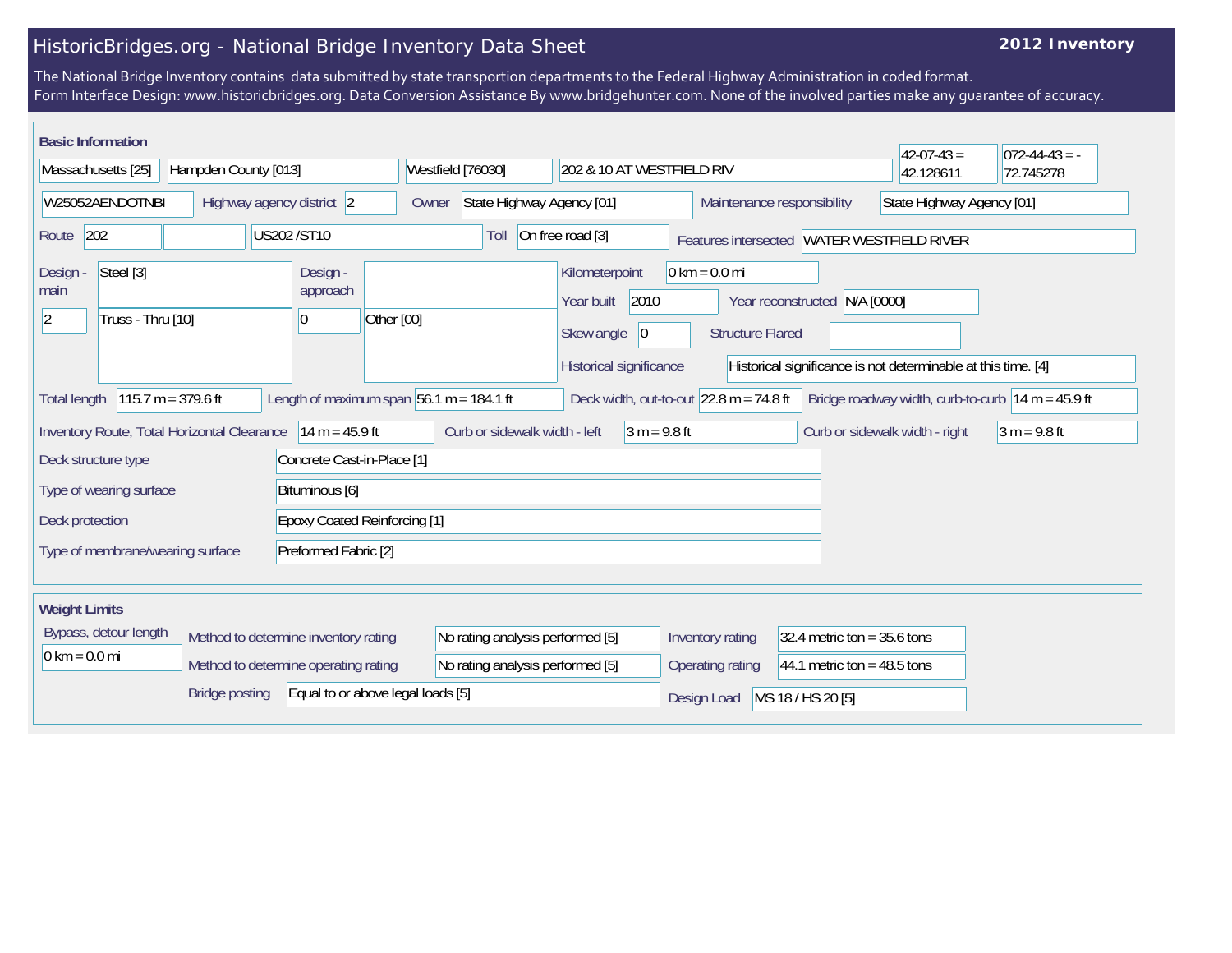| <b>Functional Details</b>                                                              |                                           |                                                                                         |                                                       |  |  |
|----------------------------------------------------------------------------------------|-------------------------------------------|-----------------------------------------------------------------------------------------|-------------------------------------------------------|--|--|
| 13400<br>Average daily truck traffi<br>Average Daily Traffic                           | Year 2006<br> 30 <br>%                    | Future average daily traffic<br>21163                                                   | 2033<br>Year                                          |  |  |
| Other Principal Arterial (Urban) [14]<br>Road classification                           | Lanes on structure 3                      |                                                                                         | Approach roadway width<br>$14 m = 45.9 ft$            |  |  |
| Type of service on bridge Highway [1]                                                  | Direction of traffic <sup>1</sup>         | - way traffic [1]                                                                       | Bridge median                                         |  |  |
| No parallel structure exists. [N]<br>Parallel structure designation                    |                                           |                                                                                         |                                                       |  |  |
| Type of service under bridge<br>Waterway [5]                                           | 0 <br>Lanes under structure               | Navigation control                                                                      |                                                       |  |  |
| $0 = N/A$<br>Navigation vertical clearanc                                              |                                           | Navigation horizontal clearance $ 0 = N/A $                                             |                                                       |  |  |
| Minimum navigation vertical clearance, vertical lift bridge $\vert$ 0 m = 0.0 ft       |                                           | Minimum vertical clearance over bridge roadway                                          | 14 m = $45.9$ ft                                      |  |  |
| Minimum lateral underclearance reference feature Feature not a highway or railroad [N] |                                           |                                                                                         |                                                       |  |  |
| Minimum lateral underclearance on right $ 0 = N/A$                                     |                                           | Minimum lateral underclearance on left $0 = N/A$                                        |                                                       |  |  |
| Minimum Vertical Underclearance $ 0 = N/A$                                             |                                           | Minimum vertical underclearance reference feature Feature not a highway or railroad [N] |                                                       |  |  |
| Appraisal ratings - underclearances N/A [N]                                            |                                           |                                                                                         |                                                       |  |  |
|                                                                                        |                                           |                                                                                         |                                                       |  |  |
| <b>Repair and Replacement Plans</b>                                                    |                                           |                                                                                         |                                                       |  |  |
| Type of work to be performed                                                           | Work done by                              |                                                                                         |                                                       |  |  |
|                                                                                        | $\overline{0}$<br>Bridge improvement cost | Roadway improvement cost                                                                | $ 0\rangle$                                           |  |  |
|                                                                                        | Length of structure improvement           | $0 m = 0.0 ft$                                                                          | Total project cost<br>$ 0\rangle$                     |  |  |
|                                                                                        | Year of improvement cost estimate         | 2012                                                                                    |                                                       |  |  |
|                                                                                        | Border bridge - state                     |                                                                                         | Border bridge - percent responsibility of other state |  |  |
|                                                                                        | Border bridge - structure number          |                                                                                         |                                                       |  |  |